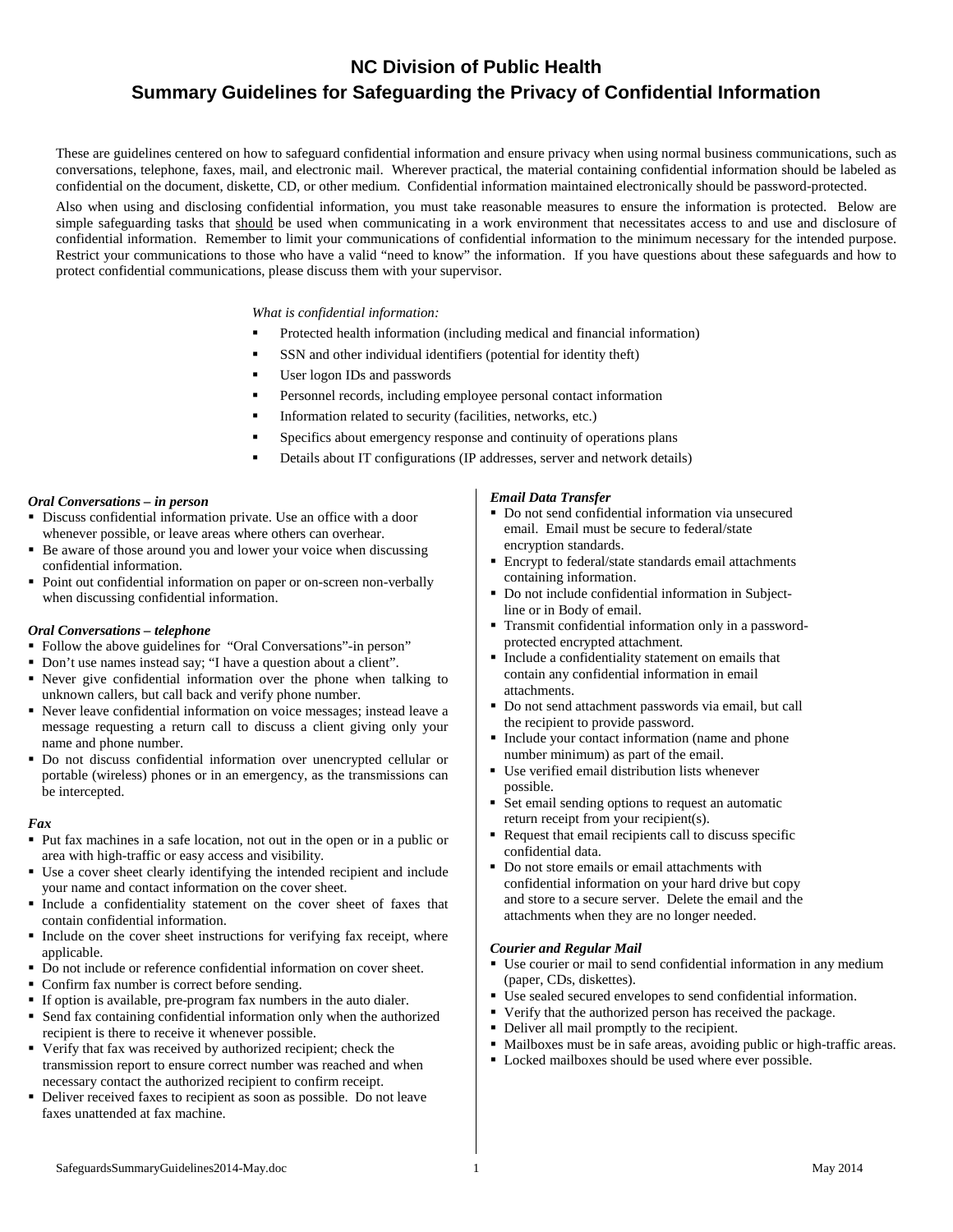## **NC Division of Public Health Summary Guidelines for Safeguarding the Privacy of Confidential Information**

### *Inter-Office Mail*

- Put confidential information in closed inter-office envelopes. As an added precaution, put confidential information in a sealed envelope inside the interoffice envelope.
- Identify recipient by name and verify mail center address.
- Distribute inter-office mail promptly to recipients.
- Do not leave unattended in mailboxes.

## *Computer Workstations and Remote (or home-based) Workers*

- Use password protected screen savers, turn off the computer, or log out of the network when not at your desk.
- Position screens so they are not visible to others.
- Secure workstations and laptops with password.
- Change passwords on a regular basis (90 days recommended).
- Do not leave laptop or work-related confidential information visible or unsecured in a car, home office, or in any public areas.
- Ensure that all confidential information used outside work premises is protected using appropriate measures such as locked home offices, desks, file cabinets.
- Never remove original copies of confidential information from the agency without your supervisor's approval for specific purposes.
- Store files that contain confidential information on a secure LAN, not on your workstation hard drive.
- When absolutely necessary to store confidential information locally on your workstation temporarily, encrypt desktops in high risk, remote locations to specified standards (See DPH IT)

## *Disposal of confidential information*

- Shred all hard copies containing confidential information when the copies are no longer needed, using a cross-sectional shredder if available.
- Place hardcopies to be recycled in locked recycle bins if available.
- Delete all soft copy files containing confidential information from your computer and from the server when the information is no longer needed within the record retention requirements.
- Destroy all disks, CDs, etc., that contained confidential information before disposing them.
- Do not reuse disks, CDs that contained confidential information without sanitizing them first.
- Contact DPH IT before transporting or transferring equipment for proper procedures to move equipment and to sanitize hard drives and other media.
- Return the confidential information to the sender, if this requirement is stipulated in any contractual agreements.

## *Work Areas*

- Do not leave confidential information (files, records, Rolodex, reports) exposed, open, or unattended in public areas, conference rooms, mailboxes, wall trays, etc.
- Store all confidential information securely in locked file cabinets, desk drawers, offices, or suites when you are not in your work area.

#### *Laptops and Removable Storage*

- All laptops must be encrypted to specified standards (see DPH IT).
- All removable storage devices (disk drives, USBs, DVDs/CDs) containing confidential information must be encrypted to specified standards (see DPH IT).

### *Data Transfer*

 Use secure encrypted data transmissions to specified standards for all electronic data transfers (see DPH IT).

## *Data in Transit*

- Secure all data in transit if using removable storage devices (encryption required)
- Lock laptop in auto and make sure it is out of line of sight (e.g., in trunk or under seat)
- Use a lockable storage case when transporting paper records and case in locked auto out of line of sight.
- Never leave any device or file unattended at anytime (laptops, storage devices, files in attaché case or storage case).

## *Physical Security*

- Locked facilities (via key, swipe card or other methods) requiring that visitors request entry.
- Secure areas within facilities where access to the whole facility cannot be restricted. Examples include lockable office suites, lockable offices, posting restricted access notices.
- Sign-in Logs Using sign-in logs to record the visitor's name, company, area visited, time in, time out, and person visited, if appropriate.
- Visitor Badges Using visitor badges to identify visitors.
- Escort Providing visitors with an escort in cases where access must be restricted. In these locations, unescorted visitor access should be limited to those areas that do not contain IIHI. Areas with confidential information should not be available to visitors without an escort.
- Prevent tailgating do not allow others without proper security credentials to enter secure areas behind.
- Do not prop open external doors.